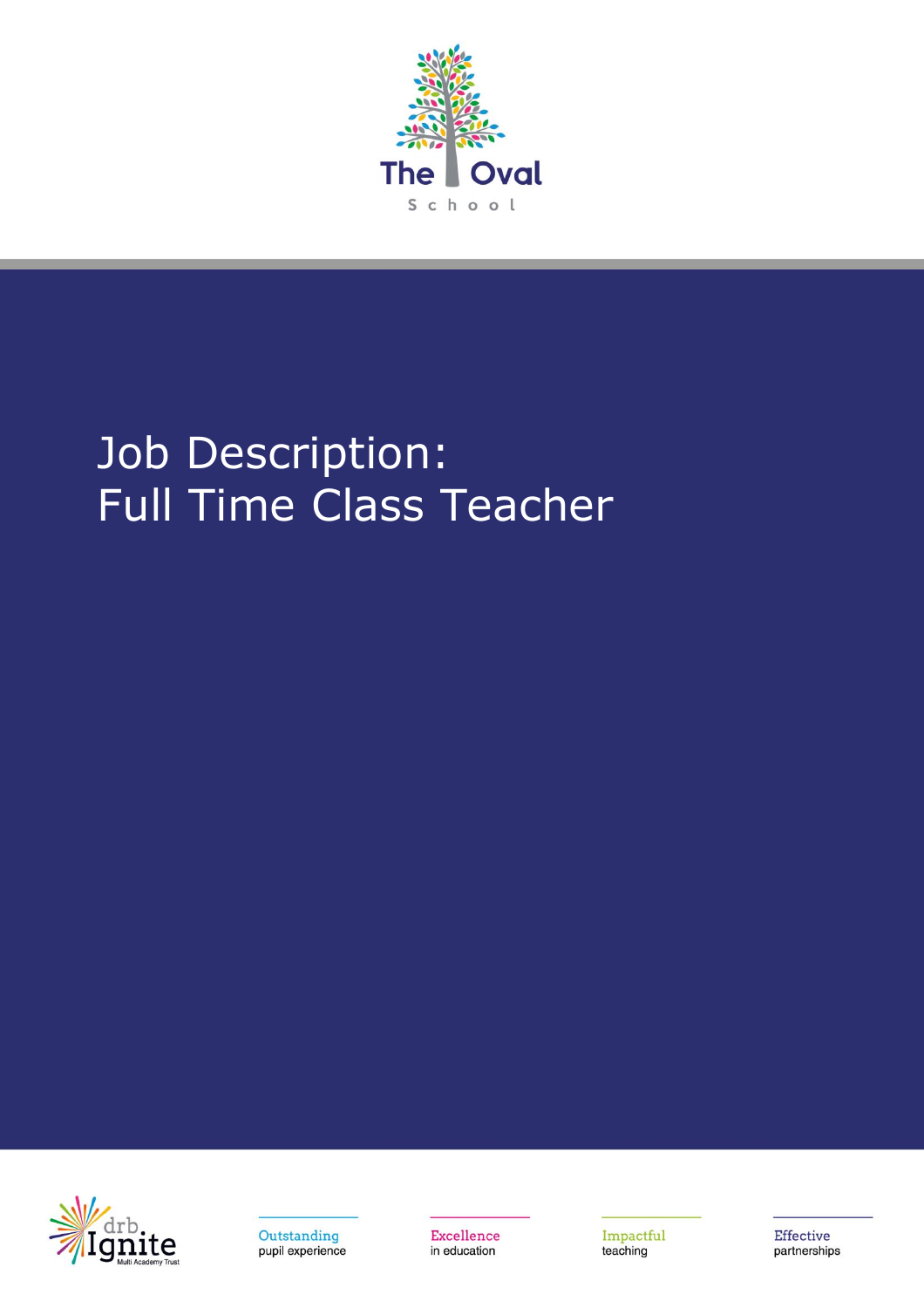# Job Description



### **Job Purpose:**

To promote the general progress and well-being of individual pupils and of any class or group of pupils assigned to you. Principally but not exclusively by teaching as a class teacher, in accordance with the aims and policies of the school.

## **Duties and responsibilities:**

General

- 1. Planning and preparing work for pupils assigned to you.
- 2. Teaching, according to their educational needs, the pupils assigned to you, including the setting and marking of work carried out by these pupils.
- 3. Assessing, recording and reporting on the development, progress and attainment achieved by those pupils assigned to you.
- 4. Communicating and consulting, in accordance with school policy, with the parents of pupils you are assigned to teach.
- 5. Participating in any arrangements within an agreed national framework for the appraisal of your performance.
- 6. Reviewing from time to time your methods of teaching and programmes of work.
- 7. Participating in arrangements for your further training and professional development as a teacher as appropriate.
- 8. Taking all reasonable steps to maintain good order and discipline among pupils and safeguarding their health and safety both when they are authorised to be on school premises, and when they are engaged in authorised school activities elsewhere.
- 9. Participating as appropriate in meetings at the school, which relate to the curriculum, administration or organisation of the school.
- 10. Participating in arrangements, as appropriate, for preparing pupils for assessment approved by the Secretary of State; recording and reporting of such assessments.
- 11. Participating in an equitable system of cover.
- 12. Attending assemblies unless a dispensation has been granted, registering the attendance of pupils and supervising whether these duties are to be performed before, during or after school sessions in accordance with school policy.